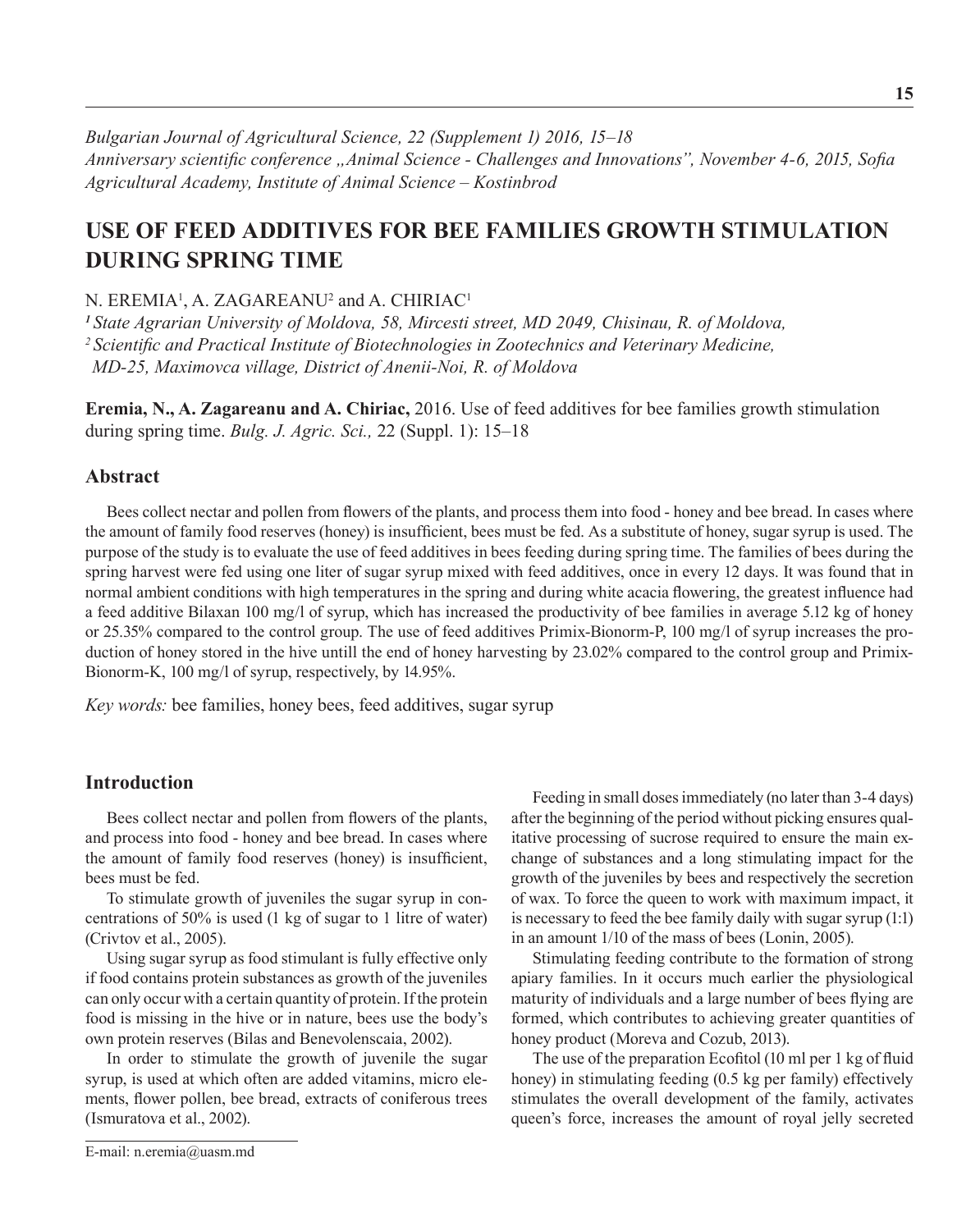at bees, provides early spring growth (Moreva and Meges, 2014).

It was found that probiotics have significant effects over the performance, health, vitality, bowel environment and on digestibility, documented in several studies (Fialho et al., 1998; Jensen, 1998; Houdijk et al., 1999; Mikkelsen et al., 2003).

Probiotics act over the reduction of intestinal pH, making it unfit for germs and conditioned pathogenic organisms (Salmonella spp. E. coli, etc.); reduce intestinal colonization with pathogens; stimulate the production of endogenous enzymes and increase the rate of absorption in the small intestine; stimulate immunity by increasing antibodies level and increasing the macrophage activity (Ewans et al., 1988; Nozdrin et al., 2002)

Using valuable feed substitutes during spring allows families to recover quickly after wintering, accelerates exchange of wintering bees, contributes at active growth of the family power (Gubaidulin, 2009).

Proceeding from the above, the purpose of the investigation is to study the influence of additives in bees feeding on stimulating the development and productivity of bee families.

# **Material and Methods**

To achieve the proposed target, as object of investigations served the families of bees of breed Carpathian from the apiary "Albinarie" Ialoveni district, Republic of Moldova. The apiary "Albinarie" was assembled in four groups, each five beehives: bees in group I were fed with one litre of pure syrup (witness); in group II - with one litre of syrup Primix-Bionorm-K 100 mg / l; in group III - with Primix-Bionorm-P 100 mg / l; in group IV - with Bilaxan 100 mg / l.

The families of bees in the spring without honey harvest were fed with one litre of sugar syrup mixed with feed additives, every 12 days, from middle of the April to early harvest of white acacia.

# **Results and Discussion**

One of the ways that contributes to increasing the bee growth is through early stimulational feeding.

As an added feed to the sugar syrup was used the additive "Primix-Bionorm-P", which is used for prophylaxis and therapy of gastrointestinal infections and dysbacteriosis of different etiology, restoring intestinal microflora, normalizing the exchange of substances, increasing resistance and respectively, the productivity of animals (Caisin, et al., 2014).

The composition of feed additives used in bee nutrition Primix-Bionorm-K, Primix-Bionorm-P and Bilaxan contains freeze-dried cells that include strains of lactobacillus and bifidus bacteria, B group vitamins, yeast extract, pectin, lecithin and lactulose.

When forming groups, on April 21<sup>st</sup>, 2012 in the nest of bee families were counted 5.0–6.0 combs, the power was, on average, 4.0–5.0 spaces between combs populated with bees, 60.2–63.6 hundred brood cell juveniles and 2.4–3.4 kg of honey reserves (Table 1).

In the control performed after 12 days following the feeding (May  $01<sup>st</sup>$ , 2012) it was found that the nest of bee families included 6.8–8.4 combs, the power was 5.8–7.2 spaces between combs populated with bees - juveniles - 86.2-120.6 hundred of cells and honey reserve - 2.8–5.2 kg (Table 2). Differences between groups were not significant. The coefficient of variation of these indices ranged between 11.77 and 35.33%.

#### **Table 1 Bees family control on April 21st, 2012**

| L.   | Remedy administered per<br>litre of sugar syrup | Indices                          | Number of combs<br>in family,<br>units | Family powers,<br>spaces between<br>combs of the<br>bees population | Juveniles,<br>hundreds of cells | Honey reserve,<br>kg |
|------|-------------------------------------------------|----------------------------------|----------------------------------------|---------------------------------------------------------------------|---------------------------------|----------------------|
| I.   | Sugar syrup 1:1 (witness)                       | $\overline{X}$ ± $S\overline{x}$ | $5.6 \pm 0.245$                        | $4.6 \pm 0.245$                                                     | $60.2 \pm 7.419$                | $3.4 \pm 0.400$      |
|      |                                                 | $V, \%$                          | 9.78                                   | 11.91                                                               | 26.86                           | 26.31                |
| Η.   | Primix-Bionorm-K,<br>$100 \text{ mg/l}$         | $\overline{X} \pm S\overline{x}$ | $5.8 \pm 0.583$                        | $4.8 \pm 0.583$                                                     | $61.2 \pm 6.621$                | $2.8 \pm 0.374$      |
|      |                                                 | $V, \%$                          | 22.48                                  | 27.16                                                               | 24.19                           | 29.88                |
| III. | Primix-Bionorm-P.<br>$100 \text{ mg/l}$         | $\overline{X} \pm S\overline{x}$ | $5.0 \pm 0.00$                         | $4.0 \pm 0.00$                                                      | $60.8 \pm 7.137$                | $2.4 \pm 0.245$      |
|      |                                                 | $V, \%$                          | 0                                      | $\theta$                                                            | 26.25                           | 22.82                |
|      | IV. Bilaxan, $100 \text{ mg/l}$                 | $\overline{X} \pm S\overline{x}$ | $6.0 \pm 0.00$                         | $5.0 \pm 0.00$                                                      | $63.6 \pm 6.772$                | $3.4 \pm 0.510$      |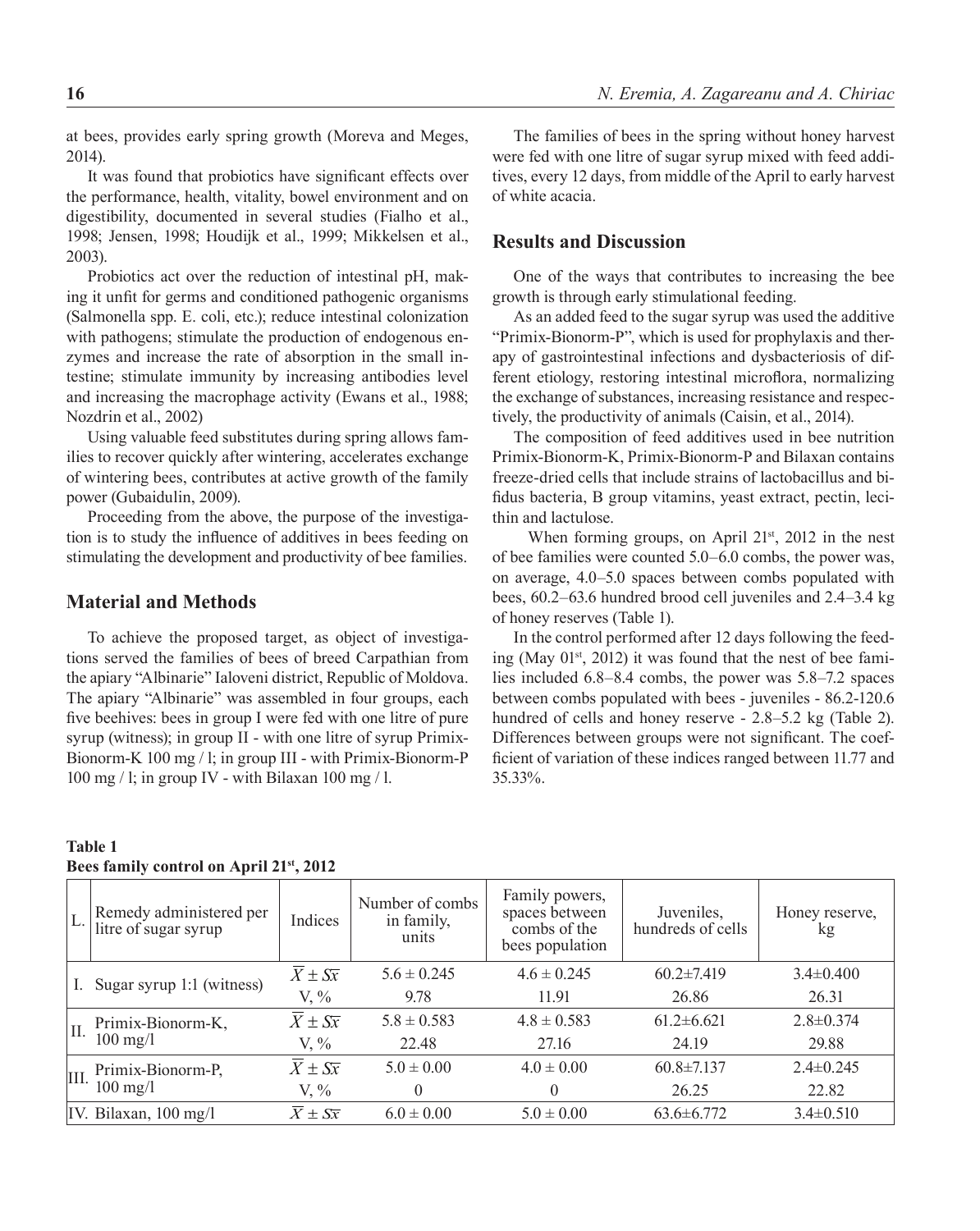The control results from May 13<sup>th</sup>, 2012 revealed that the families of the third group that received feed additives Primix-Bionorm-P, 100 mg / l of syrup have developed better and the nests counted, averaging 12 honeycombs, the power was 11 spaces between combs populated with bees and 148.25 hundred of brood cells (Table 3).

Prolificacy of the queens in group III, in this period was 1235 eggs in 24 hours or 333 more eggs than in the control group. The reserve of honey in the bees families nest varied from 7.8 to 10.6 kg, and in newly build honeycombs - 0.8–1.2 units.

Climatic conditions in 2012 were quite whimsical, maintaining high temperatures in spring, which stimulated plant

| L.   | Remedy administered per<br>litre of sugar syrup | Indices                          | Number of combs<br>in family,<br>units | Family powers,<br>spaces between<br>combs of the bees<br>population | Juveniles,<br>hundreds of cells | Honey reserve,<br>kg |
|------|-------------------------------------------------|----------------------------------|----------------------------------------|---------------------------------------------------------------------|---------------------------------|----------------------|
|      | I. Sugar syrup 1:1 (witness)                    | $\overline{X} \pm S\overline{x}$ | $7.8 \pm 0.490$                        | $6.6 \pm 0.400$                                                     | $86.2 \pm 8.919$                | $3.8 \pm 0.200$      |
|      |                                                 | $V, \%$                          | 14.04                                  | 13.55                                                               | 23.13                           | 11.77                |
| Π.   | Primix-Bionorm-K,<br>$100 \text{ mg}/1$         | $X \pm S\overline{x}$            | $6.8 \pm 0.663$                        | $5.8 \pm 0.663$                                                     | $103.8 \pm 7.372$               | $3.6 \pm 0.510$      |
|      |                                                 | $V, \%$                          | 21.81                                  | 25.57                                                               | 15.88                           | 31.67                |
| III. | Primix-Bionorm-P,<br>$100 \text{ mg/l}$         | $\overline{X} \pm S\overline{x}$ | $7.4 \pm 0.60$                         | $6.0 \pm 0.447$                                                     | $96.6 \pm 11.057$               | $2.8 \pm 0.374$      |
|      |                                                 | $V, \%$                          | 18.13                                  | 16.67                                                               | 26.25                           | 29.88                |
|      | IV. Bilaxan, 100 mg/l                           | $X \pm S\overline{x}$            | $8.4 \pm 0.678$                        | $7.2 \pm 0.583$                                                     | $120.6 \pm 8.658$               | $5.8 \pm 0.917$      |
|      |                                                 | $V. \%$                          | 18.05                                  | 18.11                                                               | 16.05                           | 35.33                |

## **Table 2 Bees family control on May 01st, 2012**

## **Table 3**

#### The amount of honey stored in bees families from white acacia, on May 20<sup>th</sup>, 2012

|      | Group Remedy administered per litre of sugar syrup | $X \pm Sx$        | $V_{\cdot}$ % | Limits<br>$(min-max.)$ |
|------|----------------------------------------------------|-------------------|---------------|------------------------|
|      | Sugar syrup 1:1 (witness)                          | $20.20 \pm 2.485$ | 27.51         | $12.2 - 25.9$          |
|      | Primix-Bionorm-K, 100 mg/l                         | $23.22 \pm 3.728$ | 35.9          | $16.2 - 34.4$          |
| III. | Primix-Bionorm-P, 100 mg/l                         | $24.85 \pm 5.50$  | 44.26         | $16.8 - 40.6$          |

#### **Table 4**

#### **Control of bee families from the apiary "Albinarie", May 13th, 2012**

| L.   | Remedy<br>administered per<br>litre of sugar syrup | Indices                          | Number of<br>combs in family,<br>units | Family powers,<br>spaces between<br>combs of the<br>bees population | Juveniles.<br>hundreds of cells | Honey reserve,<br>kg | Number of<br>artificial combs,<br>units |
|------|----------------------------------------------------|----------------------------------|----------------------------------------|---------------------------------------------------------------------|---------------------------------|----------------------|-----------------------------------------|
|      | Sugar syrup 1:1<br>(witness)                       | $X \pm S\overline{x}$            | $9.4 \pm 0.600$                        | $8.2 \pm 0.583$                                                     | $108.2 \pm 9.281$               | $10.6 \pm 1.631$     | $0.8 \pm 0.200$                         |
|      |                                                    | $V, \%$                          | 14.27                                  | 15.9                                                                | 19.18                           | 34.4                 | 55.9                                    |
| П.   | Primix-Bionorm-K,<br>$100 \text{ mg}/1$            | $X \pm S\overline{x}$            | $9.4 \pm 0.510$                        | $8.8 \pm 0.735$                                                     | $117.4 \pm 7.743$               | $7.8 \pm 0.970$      | $1.0 \pm 0.316$                         |
|      |                                                    | V. $\%$                          | 12.13                                  | 18.67                                                               | 14.75                           | 27.79                | 70.71                                   |
| III. | Primix-Bionorm-P,<br>$100 \text{ mg/l}$            | $X \pm S\overline{x}$            | $12.0 \pm 2.00$                        | $11.0 \pm 2.00$                                                     | $148.25 \pm 13.002$             | $9.0 \pm 1.871$      | $1.0 \pm 0.00$                          |
|      |                                                    | V. $\%$                          | 33.33                                  | 36.36                                                               | 17.54                           | 41.57                | $\theta$                                |
|      | IV. Bilaxan, $100 \text{ mg/l}$                    | $\overline{X} \pm S\overline{x}$ | $10.6 \pm 0.600$                       | $9.6 \pm 0.600$                                                     | $137.2 \pm 10.651$              | $10.0 \pm 1.761$     | $1.2 \pm 0.200$                         |
|      |                                                    | V. $\%$                          | 12.66                                  | 13.97                                                               | 17.36                           | 39.37                | 37.27                                   |